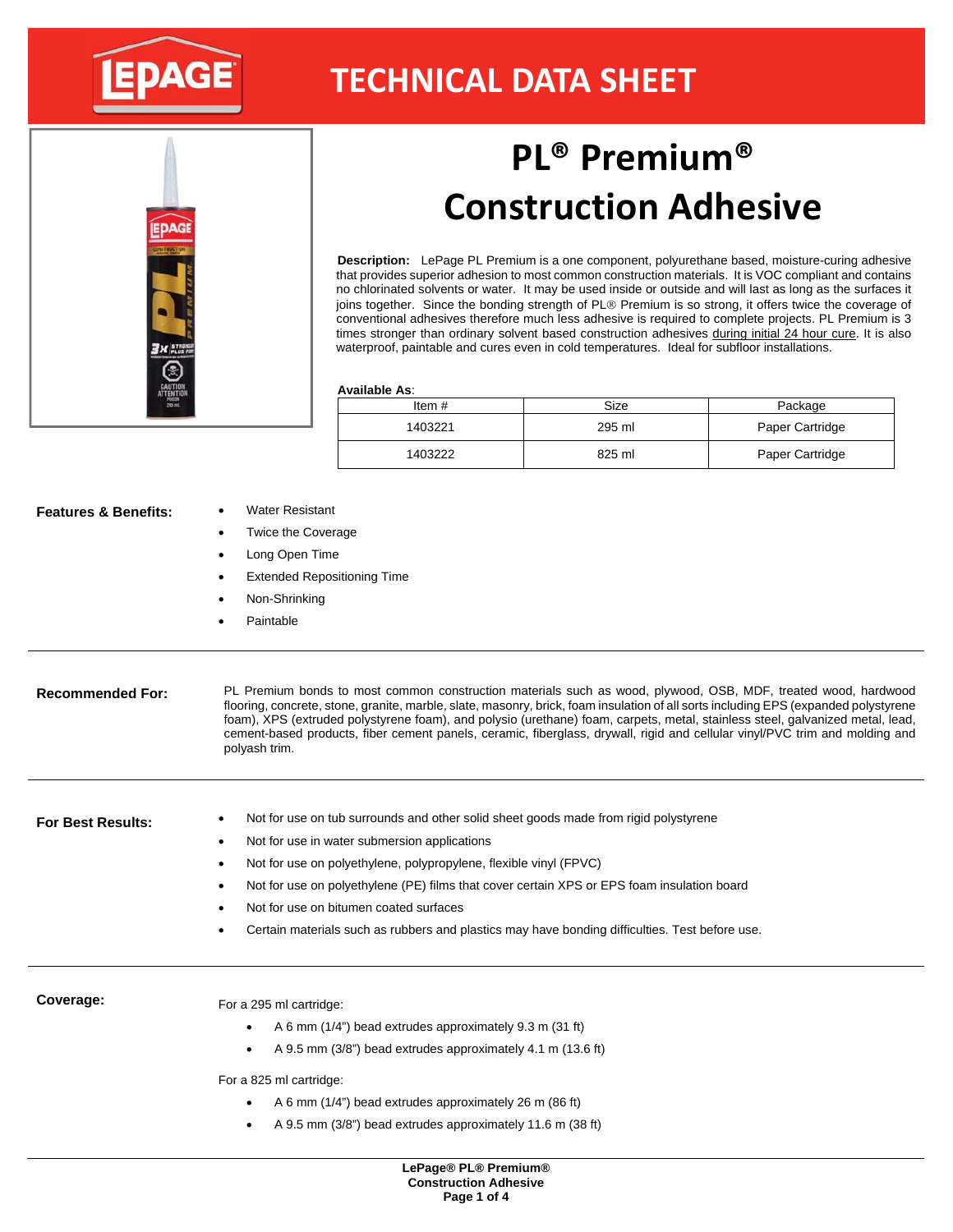

| <b>Typical Uncured</b>                                 | Color:                                                             | <b>Brown</b>                                                                                                                             |                                                     |
|--------------------------------------------------------|--------------------------------------------------------------------|------------------------------------------------------------------------------------------------------------------------------------------|-----------------------------------------------------|
| <b>Physical Properties:</b>                            | Appearance:                                                        | Thick paste                                                                                                                              |                                                     |
|                                                        | Base:                                                              | Polyurethane                                                                                                                             |                                                     |
|                                                        | Odor:                                                              | Minimal                                                                                                                                  |                                                     |
|                                                        | % Solids:                                                          | 90% by weight                                                                                                                            |                                                     |
|                                                        | Specific Gravity:                                                  | 1.26                                                                                                                                     |                                                     |
|                                                        | Flash Point:                                                       | 93°C (200°F)                                                                                                                             |                                                     |
|                                                        | Viscosity:                                                         | 550,000                                                                                                                                  | @ 5 rpm and 24°C (75°F)                             |
|                                                        | <b>VOC Content:</b>                                                | 4% by weight                                                                                                                             | <b>CARB</b>                                         |
|                                                        |                                                                    | 45 g/l                                                                                                                                   | SCAQMD rule 1168                                    |
|                                                        | Shelf Life:                                                        | 12 months from date of manufacture (unopened)                                                                                            |                                                     |
|                                                        | Lot Code Explanation:                                              | Example: 3L4028HP11                                                                                                                      |                                                     |
|                                                        | Stamped on bottom plunger of<br>cartridge                          | $4$ = Last digit of year of manufacture<br>028 = Day of manufacture based on 365 days in a year                                          |                                                     |
|                                                        |                                                                    | So $4028 =$ January 28, 2014                                                                                                             |                                                     |
| <b>Typical Application</b>                             | <b>Application Temperature:</b>                                    | Adhesive should be above -7°C (19°F) and 35°C (95°F)                                                                                     |                                                     |
| <b>Properties:</b>                                     |                                                                    | For best results, store product at room temperature 24 hours before use                                                                  |                                                     |
|                                                        | Open Time:                                                         | 15 to 20 minutes*                                                                                                                        | @ 25°C (78°F) and 50% R.H.                          |
|                                                        | Repositioning Time:                                                | 30 to 45 minutes*                                                                                                                        | @ 25°C (78°F) and 50% R.H.                          |
|                                                        | <b>Clamping Time:</b>                                              | 24 hours                                                                                                                                 |                                                     |
|                                                        | Cure Time:                                                         | 24 to 48 hours*                                                                                                                          | @ 25°C (78°F) and 50% R.H.                          |
|                                                        |                                                                    | *Times are dependent on temperature, humidity, porosity of surface bonded and amount of<br>adhesive used                                 |                                                     |
|                                                        |                                                                    |                                                                                                                                          |                                                     |
| <b>Typical Cured</b><br><b>Performance Properties:</b> | Color:                                                             | Tan                                                                                                                                      |                                                     |
|                                                        | Cured Form:                                                        | Non-flammable rubbery solid                                                                                                              |                                                     |
|                                                        | Service Temperature:                                               | -18°C (0°F) to 71°C (160°F)<br>-18°C (0°F) to 121°C (250°F)                                                                              | Long Term (Continuous)<br>Short Term (Intermittent) |
|                                                        | <b>Water Resistant:</b>                                            | Yes                                                                                                                                      |                                                     |
|                                                        | Compression Shear Strength:                                        |                                                                                                                                          | ASTM D3498                                          |
|                                                        | Dry Lumber:<br>Wet Lumber:<br>Frozen Lumber:                       | 4.4 N/mm <sup>2</sup> (638 psi)<br>2.8 N/mm <sup>2</sup> (404 psi)<br>5.3 N/mm <sup>2</sup> (773 psi)                                    |                                                     |
|                                                        | Gap-Filling:<br>Moisture Resistance:                               | 3.2 N/mm <sup>2</sup> (468 psi)<br>4.0 N/mm <sup>2</sup> (585 psi) No delamination                                                       |                                                     |
|                                                        | <b>Bond Strength Development:</b>                                  |                                                                                                                                          | @ 23°C (73°F)                                       |
|                                                        | 6 hours cure:<br>8 hours cure:<br>16 hours cure:<br>24 hours cure: | 1.4 N/mm <sup>2</sup> (208 psi)<br>1.9 N/mm <sup>2</sup> (279 psi)<br>3.1 N/mm <sup>2</sup> (450 psi)<br>3.6 N/mm <sup>2</sup> (542 psi) | Douglas Fir to Douglas Fir Plywood                  |
|                                                        | <b>Compression Shear Strength:</b>                                 |                                                                                                                                          |                                                     |
|                                                        | Granite (unpolished) to<br>Douglas Fir Plywood:                    | 3.2 N/mm <sup>2</sup> (467 psi)                                                                                                          | 7 day cure                                          |
|                                                        | Marble (unpolished) to<br>Douglas Fir Plywood:                     | 3.7 N/mm <sup>2</sup> (542 psi)                                                                                                          | 7 day cure                                          |
|                                                        | <b>Granite to Granite</b><br>(unpolished):                         | 2.6 N/mm <sup>2</sup> (371 psi)                                                                                                          | 7 day cure $+24$ hrs water immersion                |
|                                                        |                                                                    | LePage® PL® Premium®                                                                                                                     |                                                     |

**Construction Adhesive Page 2 of 4**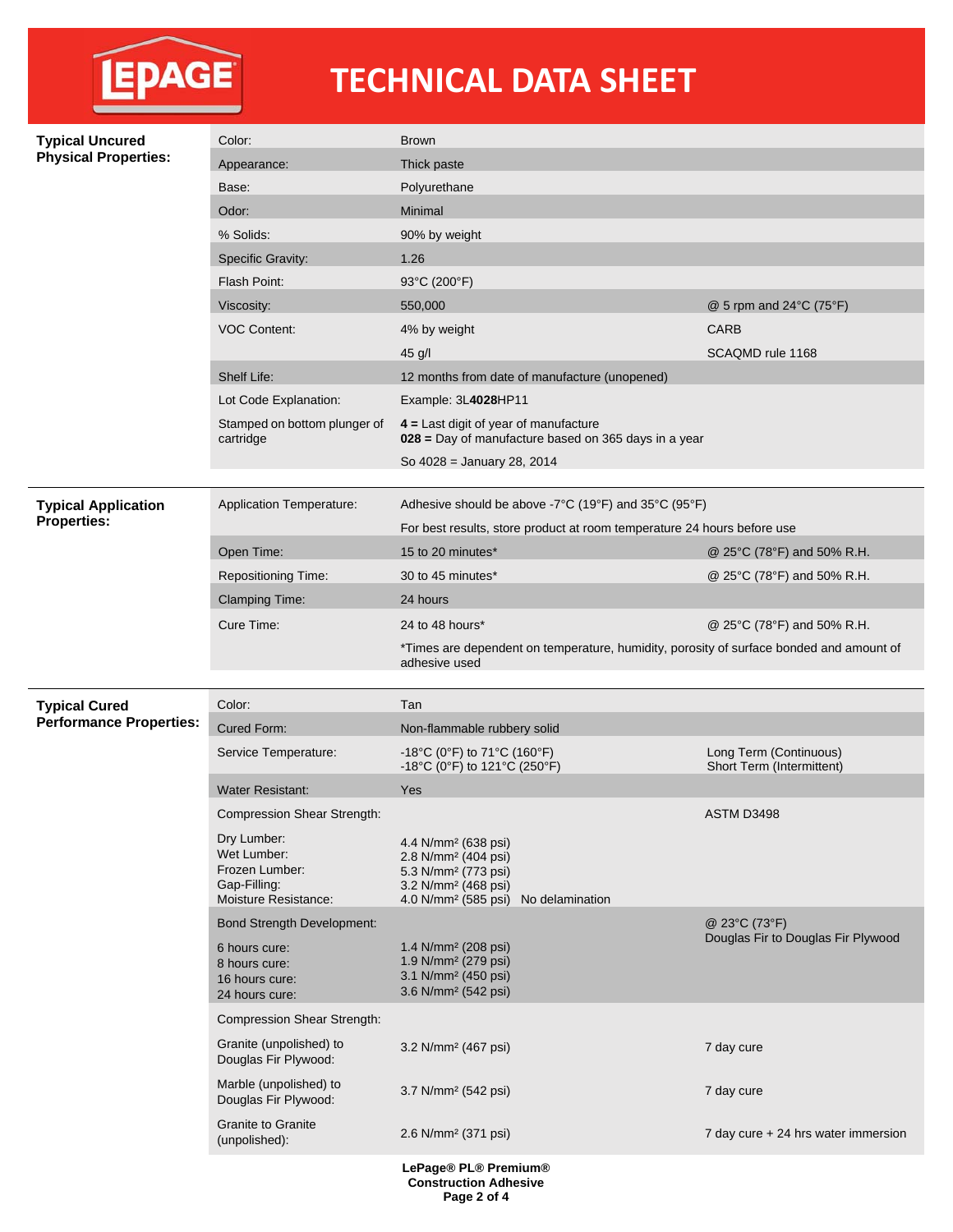

| Marble to Marble<br>(unpolished):               | 2.1 N/mm <sup>2</sup> (305 psi)                                                                                                                                                                                                 | 7 day cure $+ 24$ hrs water immersion |
|-------------------------------------------------|---------------------------------------------------------------------------------------------------------------------------------------------------------------------------------------------------------------------------------|---------------------------------------|
| <b>Compression Shear Strength:</b>              |                                                                                                                                                                                                                                 |                                       |
| OSB to Expanded cellular<br>PVC:                | 1.8 N/mm <sup>2</sup> (263 psi)                                                                                                                                                                                                 | 24 hour cure                          |
| PVC trim molding to Pine:                       | 2.1N/mm <sup>2</sup> (305 psi)                                                                                                                                                                                                  | 24 hour cure                          |
| Fiber cement to Douglas Fir<br>plywood:         | 2.1 N/mm <sup>2</sup> (305 psi) Substrate failure                                                                                                                                                                               | 7 day cure                            |
| Fiber cement to Douglas Fir<br>plywood:         | 2.6 N/mm <sup>2</sup> (377 psi) Substrate failure                                                                                                                                                                               | 14 day cure + 24 hrs water immersion  |
| Tensile Shear Strength:                         |                                                                                                                                                                                                                                 |                                       |
| Douglas Fir plywood to<br>Stainless steel:      | 4.1 N/mm <sup>2</sup> (590 psi) Substrate failure                                                                                                                                                                               |                                       |
| Douglas Fir plywood to Hot<br>galvanized steel: | 3.5 N/mm <sup>2</sup> (512 psi) Substrate failure                                                                                                                                                                               |                                       |
| Shear Strength:                                 |                                                                                                                                                                                                                                 | APA AFG-01                            |
| Wet Lumber<br>Douglas Fir:<br>Southern Pine:    | 356 kg (785 lbs)<br>269 kg (593 lbs)                                                                                                                                                                                            | Bond area = $1.5$ in <sup>2</sup>     |
| Frozen Lumber<br>Douglas Fir:<br>Southern Pine: | 380 kg (837 lbs)<br>346 kg (762 lbs)                                                                                                                                                                                            |                                       |
| Dry Lumber<br>Douglas Fir:                      | 404 kg (890 lbs)                                                                                                                                                                                                                |                                       |
| <b>Moisture Resistance</b><br>Douglas Fir:      | 413 kg (911 lbs)                                                                                                                                                                                                                |                                       |
| <b>Oxidation Resistance</b>                     | Passed                                                                                                                                                                                                                          |                                       |
| Specifications:                                 | Meets and exceeds the following specifications:<br>ASTM D3498<br>$\bullet$<br>APA AFG-01<br>$\bullet$<br>ASTM C557<br>$\bullet$<br>Meets the performance requirements of HUD UM 60A<br>$\bullet$<br><b>GreenGuard Certified</b> |                                       |

## **Directions:** Tools Typically Required:

Utility knife, caulking gun, tool to puncture cartridge seal, spray mist water bottle.

## **Safety Precautions:**

Wear gloves. Cured adhesive on bare skin will not come off immediately with washing and will cause skin to darken. Cured adhesive and discolouration will come off in about 3 days.

### **Preparation:**

Adhesive should be above be above -7°C (19°F). Surfaces must be clean and free of frost, standing water, grease, dust and other contaminants. Pre-fit all materials and protect finished surfaces. Cut nozzle at a 45° angle to desired bead size and puncture inner seal. Be very careful not to allow PL Premium to cure on a finished surface.

### **Application:**

Apply adhesive to one surface of the material being bonded. Press the surfaces firmly together within 15-20 minutes. Materials may be repositioned within 30-45 minutes after joining the surfaces. If bonding two non-porous surfaces (such as metal and fiberglass), add water in the form of a very light or atomized spray from a spray mist water bottle to the extruded adhesive. The repositioning time will then be reduced to less than 30 minutes. Use mechanical support for 24 hours while the adhesive cures. Cure time is dependent upon temperature, humidity, porosity of substrate and amount of adhesive used. Low temperature and humidity will slow cure time. When bonding EPS and XPS foam insulation, avoid cure and surface temperatures above 32°C (90°F).

### **Clean-up:**

Clean tools and adhesive residue immediately with mineral spirits. PL® Premium must be removed mechanically once cured. Solvents have little effect on cured PL Premium.